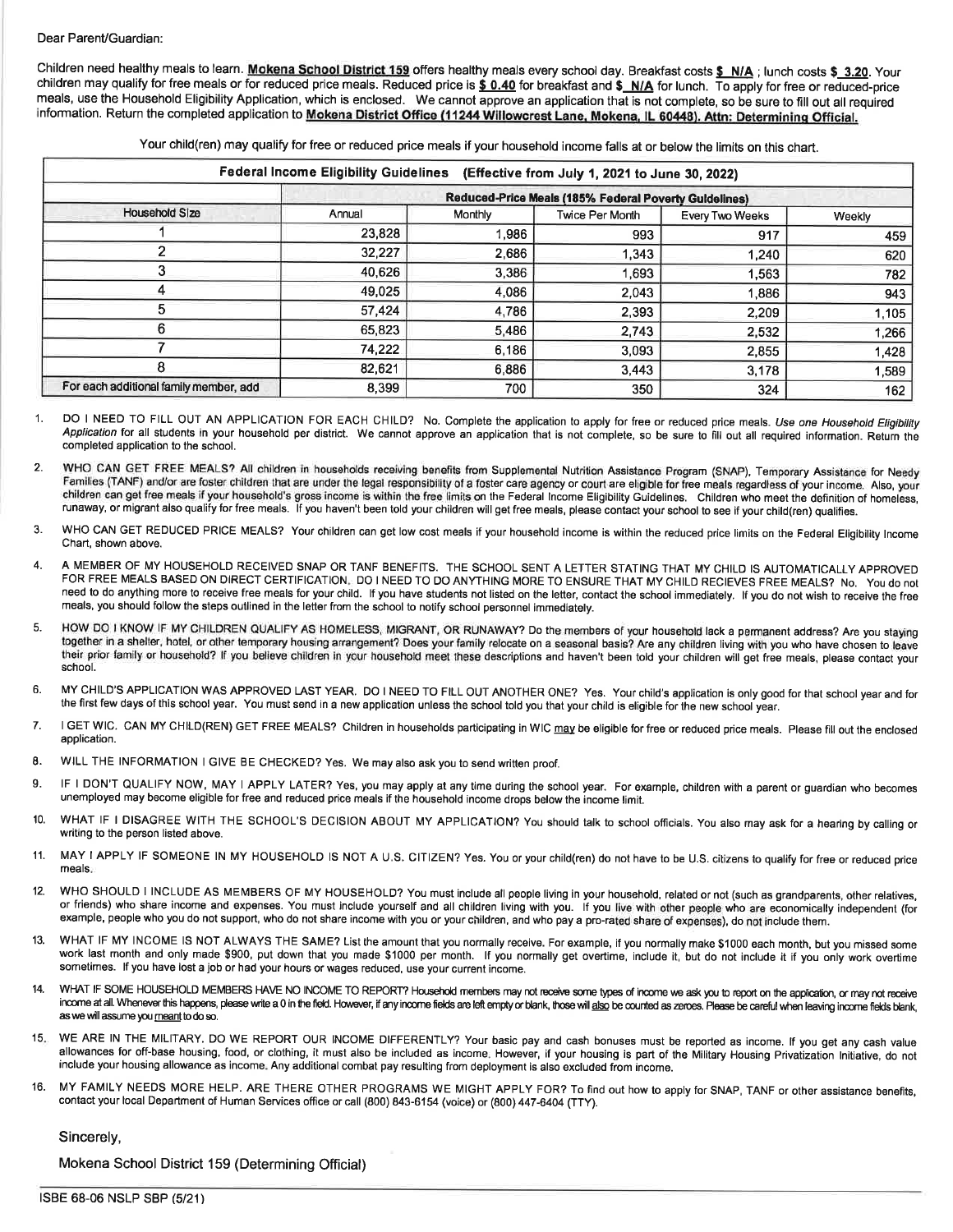# INSTRUCTIONS FOR APPLYING - COMPLETE ONE APPLICATION PER HOUSEHOLD PER SCHOOL DISTRICT

# IF YOUR HOUSEHOLD RECEIVES SNAP OR TANF BENEFITS, FOLLOW THESE INSTRUCTIONS AND RETURN THE COMPLETED FORM TO YOUR SGHOOL:

Part 1: List all household members, school and grade for each student, and a SNAP or TANF case number for any household member including adults receiving such benefits. (Attach another sheet of paper if necessary.) .

Part 2: Skip this part.

Part 3: Skip this part.

Part 4: Sign the form. (The last four digits of a Social Security Number are not necessary.)

Part 5 & 6: Contact Information, and Children's Racial and Ethnic Identities: Answer these questions if you choose to. (Optional)

#### IF NO ONE IN YOUR HOUSEHOLD GETS SNAP OR TANF BENEFITS AND !F ANY CHILD IN YOUR HOUSEHOLD IS HOMELESS, A MIGRANT OR RUNAWAY OR HEAD START/EVEN START, FOLLOW THESE INSTRUCTION AND RETURN THE COMPLETE FORM TO YOUR SCHOOL:

Part 1: List all household members and the name of school for each child.

Part 2: If any child you are applying for is homeless, migrant, or a runaway check the appropriate box and call your school.

Part 3: Complete only if a child in your household isn't eligible under Part 2. See instructions for All Other Households.

Part 4: Sign the form. Only if part 3 is completed, please include the last four digits of a Social Security Number. (or mark the box if s/he doesn't have one).

Part 5 & 6: Contact Information, and Children's Racial and Ethnic Identities: Answer these questions if you choose to. (Optional)

## IF YOU ARE APPLYING FOR A FOSTER CHILD, FOLLOW THESE INSTRUCTIONS AND RETURN THE COMPLETED FORM TO YOUR SCHOOL:

## If all children in the household are foster children that are the legal responsibility of a foster care agency or court:

Part 1: List all foster children and the school name for each child. Check the "Foster Child" box for each foster child.

Part 2: Skip this part.

Part 3: Skip this part.

Part 4: Sign the form. The last four digits of a Social Security Number are not necessary.

Part 5 & 6: Contact Information, and Children's Racial and Ethnic Identities: Answer these questions if you choose to. (Optional)

If some of the children in the household are foster children that are the legal responsibility of a foster care agency or court:

Part 1: List all household members and the name of school for each child. Check the 'Foster Child" box for each foster child.

Part 2: If any child you are applying for is homeless, migrant, or a runaway check the appropriate box and call your school.

Part 3: Follow these instructions to report total household income from this month or last month.

Box 1-Name: List all household members with income.

Box 2-Gross Income and How Often It Was Received: For each household member, list each type of income received for the month. You must tell us how often the money is received-weekly, every other week, twice a month or monthly. For earnings, be sure to list the gross income, not the take-home pay. Gross income is the amount earned before taxes and other deductions. You should be able to find it on your pay stub or your boss can tell you. For other income, list the amount each person got for the month from welfare, child support, alimony, pensions, retirement, Social Security, Supplemental Security Income (SSI), Veteran's benefits (VA benefits), and disability benefits. Under All Other Income, list Worker's Co any other income. Do not include income from SNAP, FDPIR, WIC, Federal education benefits and foster payments received by the family from the placing agency. For ONLY the self-employed, under Eamings from Work, report income after expenses. This is for your business, farm, or rental property. If you are in the Military Privatized Housing lnitiative or get combat pay, do not include these allowances as income.

Part 4: Adult household member must sign the form and list the last four digits of their Social Security Number (or mark the box if s/he doesn't have one).

Part 5 & 6: Contact Information, and Children's Racial and Ethnic Identities: Answer these questions if you choose to. (Optional)

ALL OTHER HOUSEHOLDS INCLUDING MEDICAID AND WIC HOUSEHOLDS, FOLLOW THESE INSTRUCTIONS:

Part 1: List all household members and the name of school for each child.

Part 2: If any child you are applying for is homeless, migrant, or a runaway check the appropriate box and call your school.

Part 3: Follow these instructions to report total household income from this month or last month.

. Box l-Name: List all household members with income.

Box 2-Gross Income and How Often It Was Received: For each household member, list each type of income received for the month. You must tell us how often the money is received-weekly, every other week, twice a month or monthly. For earnings, be sure to list the gross income, not the take-home pay. Gross income is the amount earned before taxes and other deductions. You should be able to find it on your pay stub or your boss can tell you. For other income, list the amount each person got for<br>the month from welfare, child support, alimony, pens benefits. Under All Other Income, list Worker's Compensation, unemployment or strike benefits, regular contributions from people who do not live in your household, and any other income. Do not include income from SNAP, FDPIR, WIC, Federal education benefits and foster payments received by the family from the placing agency. For<br>ONLY the self-employed, under Earnings from Work, report inc FDPIR, WIC or Federal education benefits. If you are in the Military Privatized Housing Initiative or get combat pay, do not include these allowances as income.

Part 4: Adult household member must sign the form and list the last four digits of their Social Security Number (or mark the box if s/he doesn't have one).

Part 5 & 6: Contact information, and Children's Racial and Ethnic Identities: Answer these questions if you choose to. (Optional)

Privacy Act Statement: This explains how we will use the information you give us. The Richard B. Russell National School Lunch Act requires the information on this application. You do not have to give the information, but if you do not, we cannot approve your child for free or reduced price meals. You must include the last four digits of the social security number of the adult household member who signs the application. The last four digits of the social security number is not required when you apply on behalf of a foster child or<br>you list a Supplemental Nutrition Assistance (FDPIR) case number or other FDPIR identifier for your child or when you indicate that the adult household member signing the application does not have a social security number.<br>We will use your information to determine if reviews, and law enforcement officials to help them look into violations of program rules.

In accordance with Federal civil rights law and U.S. Department of Agriculture (USDA) civil rights regulations and policies, the USDA, its Agencies, offices, and employees, and institutions participating in or administering USDA programs are prohibited from discriminating based on race, color, national origin, sex, disability, age, or reprisal or retaliation for prior civil rights activity in any program or activity conducted or funded by USDA. Persons with disabilities who require alternative means of communication for program information (e.g. Braille, large print, audiotape, American Sign Language, etc.), should contact the Agency (State or local) where they applied for benefits. Individuals who are deaf, hard of hearing or have speech disabilities may contact USDA through the Federal Relay Service at (800) 877-8339. Additionally, program information may be made available in languages other than English. To file a program complaint of discrimination, complete the USDA Program Discrimination Complaint Form, (AD-3027) found online at: http://www.ascr.usda.gov/<br>complaint-filing cust.html, and at any USDA o 1400 Independence Avenue, SW, Washington, D.C. 20250-9410; (2) fax: (202) 690-7442; or (3) email: program.intake@usda.gov.This institution is an equal opportunity provider.